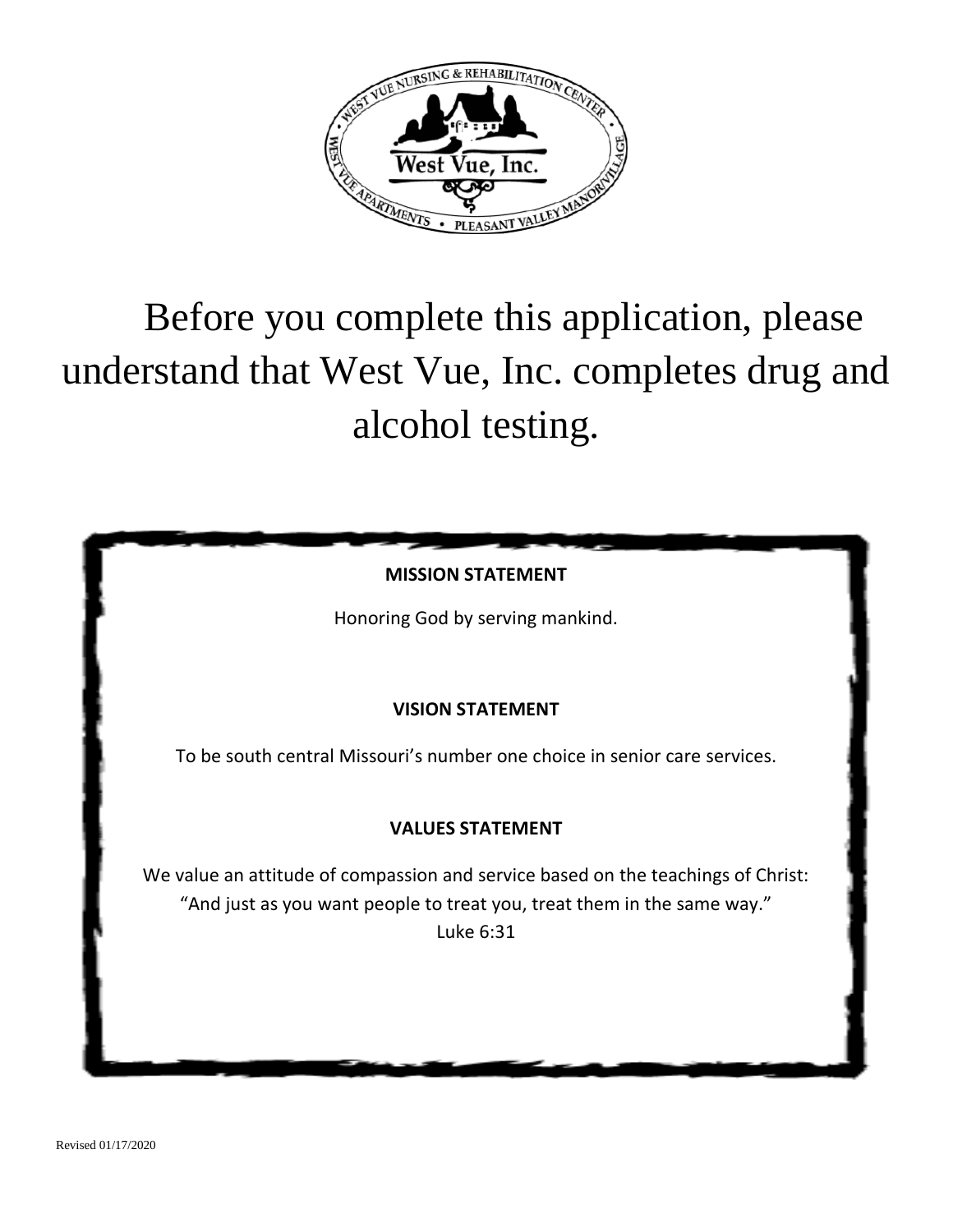

# **Notifying the Public of Rights under Title VI/ADA**

West Vue, Inc. posts Title VI/ADA notices on our agency's website, in public areas of our agency and in our vehicles.

West Vue, Inc. operates its programs and services without regard to race, color, or national origin, in accordance with Title VI of the Civil Rights Act of 1964.

West Vue, Inc. operates its programs and services without discrimination against individuals with disabilities, in accordance with the Americans with Disabilities Act of 1990 (ADA).

For more information on the West Vue Inc.'s Title VI program, and the procedures to file a complaint, contact the CEO at (417) 256-2152[; jmeidell@westvueinc.org;](mailto:jmeidell@westvueinc.org) or visit our administrative office at 210 Davis Drive, West Plains, MO 65775. For more information visit [www.westvueinc.org.](http://www.westvueinc.org/)

If you believe you have been discriminated against on the basis of race, color, national origin, or disability status by West Vue, Inc., you may file a Title VI complaint by completing, signing, and submitting the agency's Title VI Complaint Form.

## **How to file a Title VI/ADA complaint with West Vue, Inc.:**

- 1. You may obtain a Complaint Form from the Business Office at 210 Davis Drive, West Plains, MO 65775; or you may download a Complaint Form from [www.westvueinc.org.](http://www.westvueinc.org/)
- 2. In addition to the complaint process at West Vue, Inc., complaints may be filed directly with the Federal Transit Administration, Office of Civil Rights, Region 7, 901 Locust Street, Suite 404, Kansas City, MO 64106.
- 3. Complaints must be filed within 180 days following the date of the alleged discriminatory occurrence and should contain as much detailed information about the alleged discrimination as possible.
- 4. The form must be signed and dated, and include your contact information.

If information is needed in another language, contact (417) 256-2152.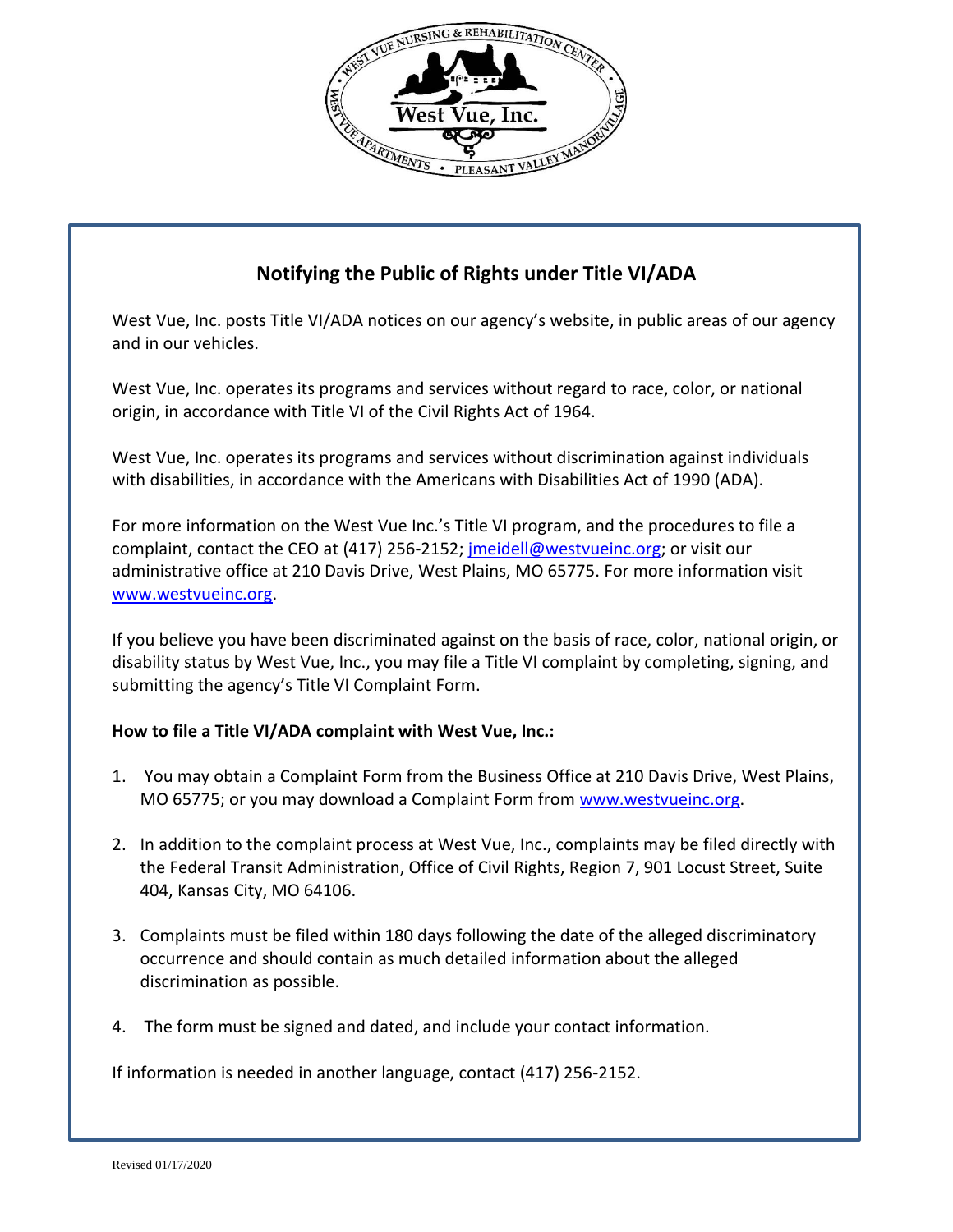West Vue Nursing & Rehabilitation Center 210 Davis Drive West Plains, MO 65775



Pleasant Valley Manor Assisted Living 213 Davis Drive West Plains, MO 65775

## **Employment Application**

We are an Equal Opportunity Employer. We do not discriminate on the basis of race, religion, color, sex, age, national origin, ancestry or disability.

Application Date: \_\_\_\_\_\_\_\_\_\_\_\_\_\_\_\_

| <b>Personal Information (* Indicates required information)</b>                                                                                             |                                                                                                       |  |  |  |            |             |                |           |                                                 |
|------------------------------------------------------------------------------------------------------------------------------------------------------------|-------------------------------------------------------------------------------------------------------|--|--|--|------------|-------------|----------------|-----------|-------------------------------------------------|
| SSN:                                                                                                                                                       |                                                                                                       |  |  |  |            |             |                |           |                                                 |
| First Name*                                                                                                                                                |                                                                                                       |  |  |  |            |             | Middle Initial |           |                                                 |
| Last Name: *                                                                                                                                               |                                                                                                       |  |  |  |            |             | Nick Name:     |           |                                                 |
| <b>Current Address:</b>                                                                                                                                    |                                                                                                       |  |  |  |            |             |                |           |                                                 |
| Street:                                                                                                                                                    |                                                                                                       |  |  |  |            |             |                |           |                                                 |
| City:                                                                                                                                                      |                                                                                                       |  |  |  |            |             |                |           |                                                 |
| State:                                                                                                                                                     |                                                                                                       |  |  |  |            | Zip Code:   |                |           |                                                 |
| Home Phone: *                                                                                                                                              |                                                                                                       |  |  |  |            | Cell Phone: |                |           |                                                 |
| Permanent Address: (if Current Address is different)                                                                                                       |                                                                                                       |  |  |  |            |             |                |           |                                                 |
| Street:                                                                                                                                                    |                                                                                                       |  |  |  |            |             |                |           |                                                 |
| City:                                                                                                                                                      |                                                                                                       |  |  |  |            |             |                |           |                                                 |
| State:                                                                                                                                                     | Zip Code:                                                                                             |  |  |  |            |             |                |           |                                                 |
| Email Address:                                                                                                                                             |                                                                                                       |  |  |  |            |             |                |           |                                                 |
| If no, give date of birth<br>Are you 18 years old or over? *<br>Yes<br>N <sub>o</sub>                                                                      |                                                                                                       |  |  |  |            |             |                |           |                                                 |
| us?                                                                                                                                                        | How did you hear about<br>$\Box$ Flyer<br>Radio   Internet   Friends   Newspaper / Magazine<br>Family |  |  |  |            |             |                |           |                                                 |
| Other:                                                                                                                                                     |                                                                                                       |  |  |  |            |             |                |           |                                                 |
| Please name any relatives or acquaintances employed by us. If relative, please give relationship:                                                          |                                                                                                       |  |  |  |            |             |                |           |                                                 |
|                                                                                                                                                            |                                                                                                       |  |  |  |            |             |                |           |                                                 |
| Have you ever pleaded guilty to or been convicted of a felony or misdemeanor<br>$\Box$ No<br>Yes                                                           |                                                                                                       |  |  |  |            |             |                |           |                                                 |
| (excluding minor traffic (speed or stop sign) offenses)? *                                                                                                 |                                                                                                       |  |  |  |            |             |                |           |                                                 |
| If yes, give date, place, offense, and outcome (Previous guilty pleas and/or convictions do not necessarily disqualify an<br>applicant from employment.) * |                                                                                                       |  |  |  |            |             |                |           |                                                 |
|                                                                                                                                                            |                                                                                                       |  |  |  |            |             |                |           |                                                 |
| Are you listed on Missouri's Department of Health and Senior Services Employee<br>Yes<br>N <sub>o</sub><br>Disqualification List? *                        |                                                                                                       |  |  |  |            |             |                |           |                                                 |
| Driver's License #: *                                                                                                                                      |                                                                                                       |  |  |  | services?* |             |                |           | Has Medicare ever denied reimbursement for your |
| State Issued: *                                                                                                                                            |                                                                                                       |  |  |  |            |             | Yes            | $\mid$ No |                                                 |
| Revised 1/17/2020                                                                                                                                          |                                                                                                       |  |  |  |            |             |                |           | 1                                               |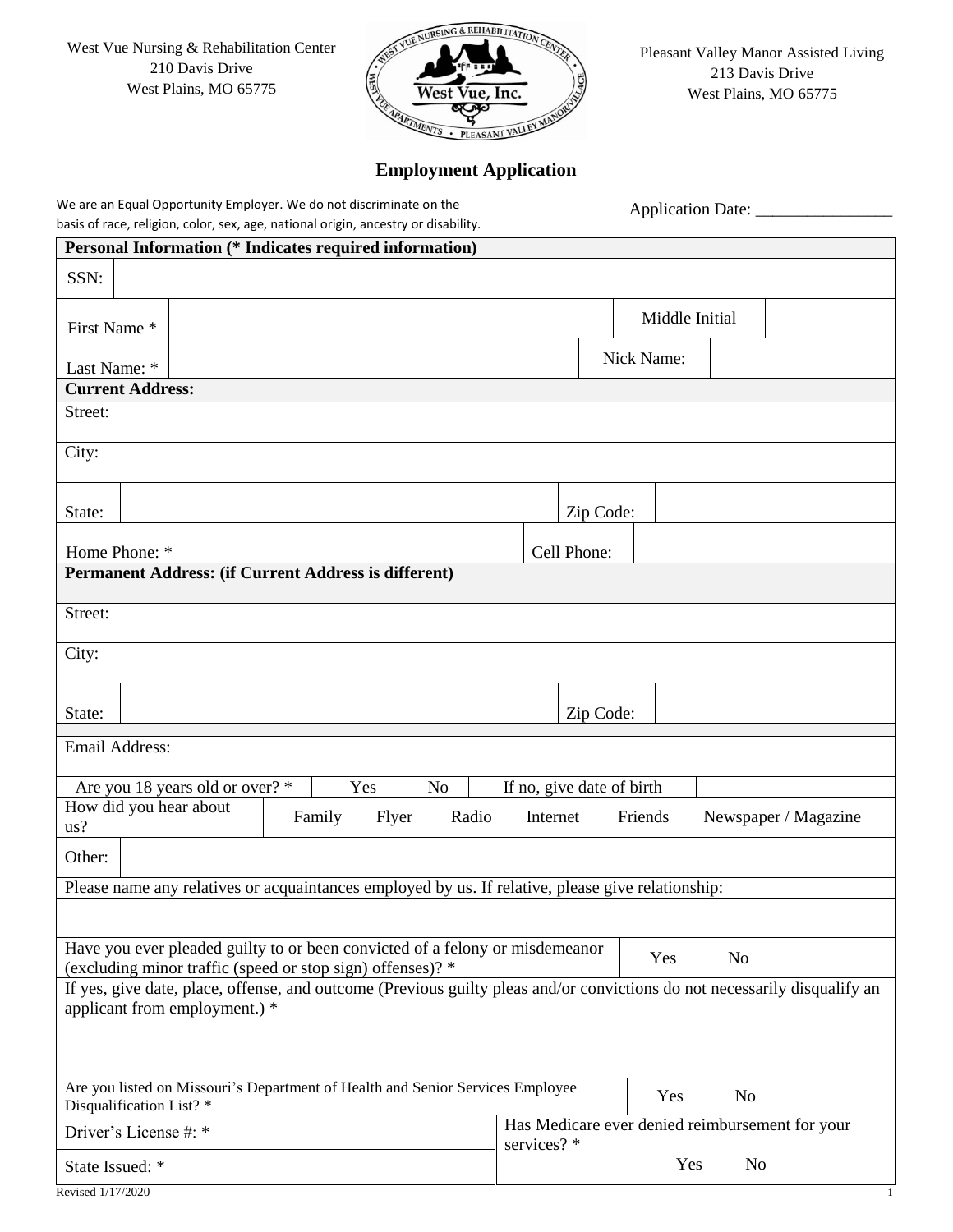| <b>Employment Information:</b>                                                                                                                                                                    |                       |  |  |  |
|---------------------------------------------------------------------------------------------------------------------------------------------------------------------------------------------------|-----------------------|--|--|--|
| West Vue Nursing & Rehab Center<br><b>Work Location Preference:*</b><br><b>Pleasant Valley Manor</b>                                                                                              |                       |  |  |  |
| Name of the Position you are applying for:*                                                                                                                                                       |                       |  |  |  |
| $\Box$ Yes $\Box$ No<br>Have you ever filed an application with us before?*                                                                                                                       | If Yes, give date:    |  |  |  |
| N <sub>o</sub><br>Have you ever been employed with us before?*<br>Yes                                                                                                                             | If Yes, give date:    |  |  |  |
| Full – Time $\Box$ Part – Time $\Box$<br>Are you available to work *                                                                                                                              | Temporary             |  |  |  |
| What time and/or hours would you be available to work?*                                                                                                                                           |                       |  |  |  |
| Conflicts: Please list <b>ALL</b> dates and the reasons that you are currently aware of that would conflict with your potential<br>work schedule. Write "None" if you have no schedule conflicts. |                       |  |  |  |
|                                                                                                                                                                                                   |                       |  |  |  |
|                                                                                                                                                                                                   |                       |  |  |  |
|                                                                                                                                                                                                   |                       |  |  |  |
|                                                                                                                                                                                                   |                       |  |  |  |
|                                                                                                                                                                                                   |                       |  |  |  |
| <b>Available Starting Date:*</b><br>Desired Salary:*                                                                                                                                              |                       |  |  |  |
| Would you be willing to work overtime as necessary?*                                                                                                                                              | $\Box$ Yes $\Box$ No  |  |  |  |
| Can you provide authorization & documentation to work in the United States? *                                                                                                                     | Yes<br>N <sub>o</sub> |  |  |  |
| Employee Experience: Start with present or last job. Include full-time military service assignments and full-time<br>volunteer activities.                                                        |                       |  |  |  |
|                                                                                                                                                                                                   | Work Performed:       |  |  |  |
| Employer $#1$ :*<br>Address:*                                                                                                                                                                     |                       |  |  |  |
|                                                                                                                                                                                                   |                       |  |  |  |
| City:                                                                                                                                                                                             |                       |  |  |  |
| State:*                                                                                                                                                                                           |                       |  |  |  |
| Zip Code: *<br>Phone: $*$                                                                                                                                                                         |                       |  |  |  |
| May we contact your employer?*<br>Yes<br>$\Box$ No<br>$\mathbf{I}$                                                                                                                                |                       |  |  |  |
| Job Title:                                                                                                                                                                                        |                       |  |  |  |
| Supervisor:                                                                                                                                                                                       |                       |  |  |  |
| Date                                                                                                                                                                                              |                       |  |  |  |
| Employed:*<br>From:<br>To:<br>Hourly                                                                                                                                                              |                       |  |  |  |
| Salary:*<br>Final:<br>Starting:                                                                                                                                                                   |                       |  |  |  |
|                                                                                                                                                                                                   |                       |  |  |  |
| Reason for Leaving:*                                                                                                                                                                              |                       |  |  |  |
| Revised 1/17/2020<br>$\overline{c}$                                                                                                                                                               |                       |  |  |  |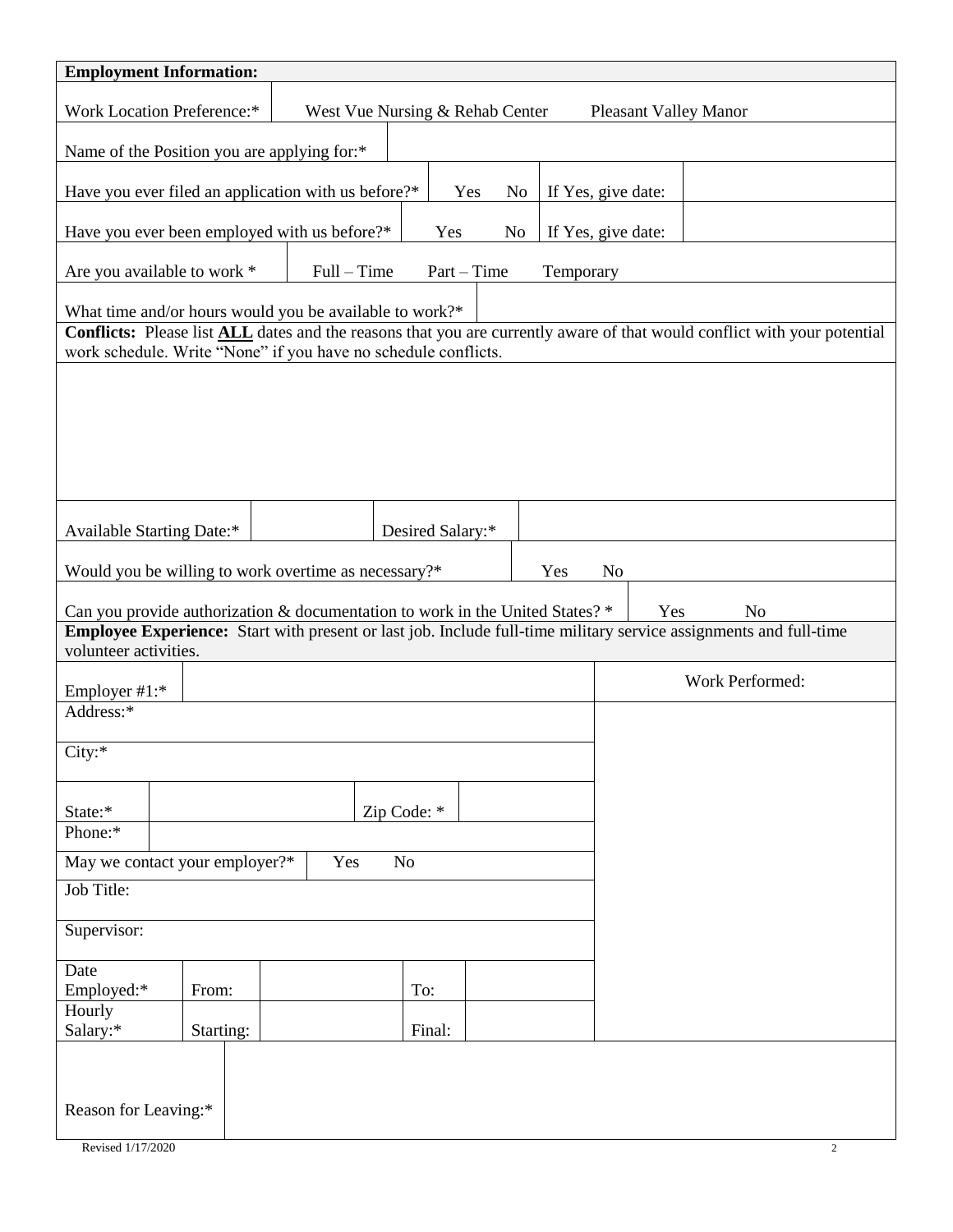|                      | <b>Employee Experience: (Continued)</b> |                                           |                 |
|----------------------|-----------------------------------------|-------------------------------------------|-----------------|
| Employer #2:*        |                                         |                                           | Work Performed: |
| Address:*            |                                         |                                           |                 |
| City:                |                                         |                                           |                 |
| State:*              |                                         |                                           |                 |
| Phone:*              |                                         |                                           |                 |
|                      | May we contact your employer?*          | $\sqrt{\text{No}}$<br>Yes<br>$\mathbf{H}$ |                 |
| Job Title:           |                                         |                                           |                 |
| Supervisor:          |                                         |                                           |                 |
| Date                 |                                         |                                           |                 |
| Employed:*           | From:                                   | To:                                       |                 |
| Hourly<br>Salary:*   | Starting:                               | Final:                                    |                 |
|                      |                                         |                                           |                 |
| Reason for Leaving:* |                                         |                                           |                 |

| Employer #3:*                  |           |                        |             | Work Performed: |
|--------------------------------|-----------|------------------------|-------------|-----------------|
| Address:*                      |           |                        |             |                 |
| City:*                         |           |                        |             |                 |
| State:*                        |           |                        | Zip Code: * |                 |
| Phone:*                        |           |                        |             |                 |
| May we contact your employer?* |           | Yes<br>7N <sub>0</sub> |             |                 |
| Job Title:                     |           |                        |             |                 |
| Supervisor:                    |           |                        |             |                 |
| Date                           |           |                        |             |                 |
| Employed:*                     | From:     |                        | To:         |                 |
| Hourly                         |           |                        |             |                 |
| Salary:*                       | Starting: |                        | Final:      |                 |
| Reason for Leaving:*           |           |                        |             |                 |
| Revised 1/17/2020              |           |                        |             | 3               |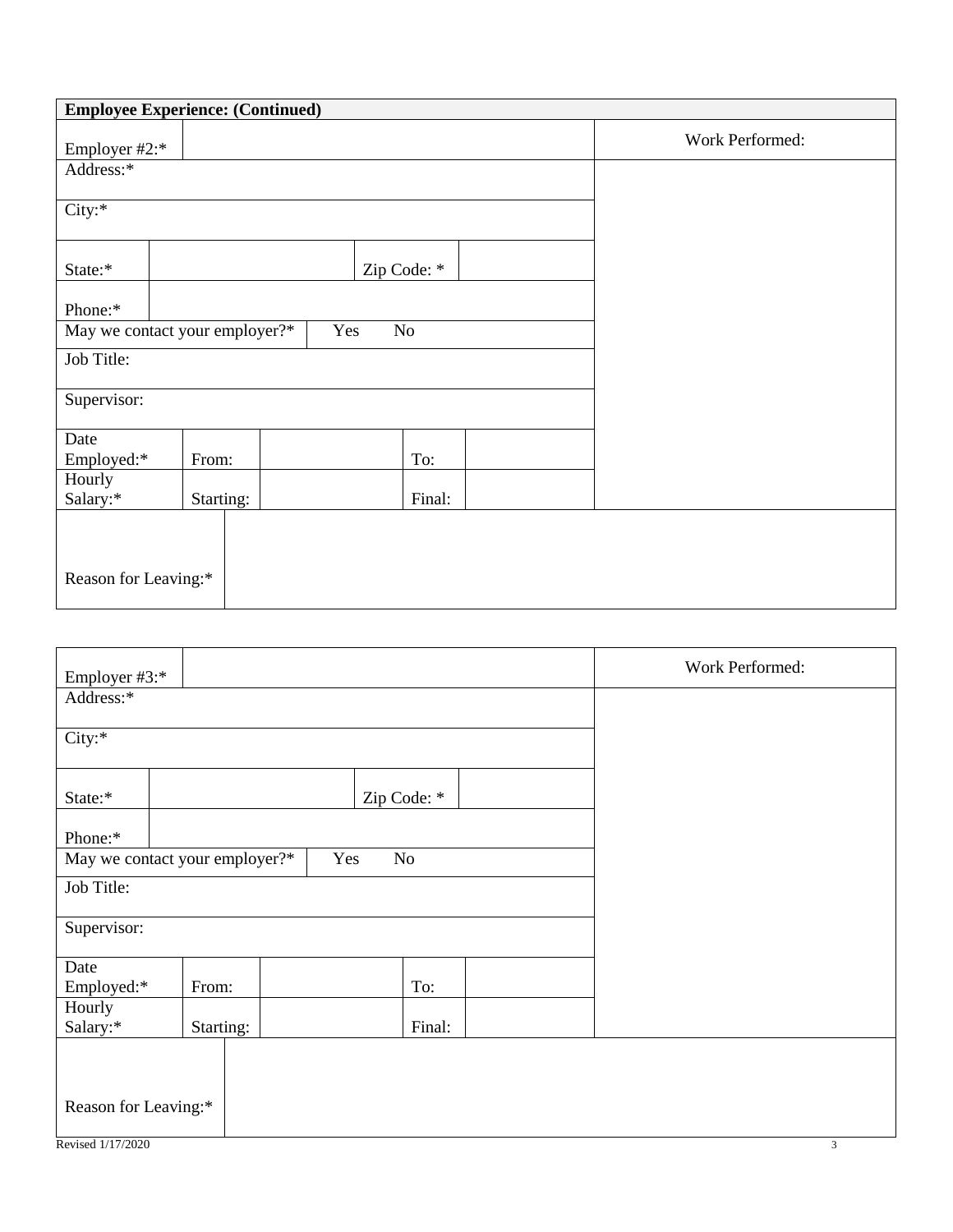| <b>Education:</b>                                                                                                                           |                                                                   |                                                     |                       |                                      |  |
|---------------------------------------------------------------------------------------------------------------------------------------------|-------------------------------------------------------------------|-----------------------------------------------------|-----------------------|--------------------------------------|--|
| <b>High School:*</b>                                                                                                                        |                                                                   |                                                     | Years                 | $9 \square 10 \square 11 \square 12$ |  |
| School Name:                                                                                                                                |                                                                   |                                                     | Completed:            |                                      |  |
| Diploma/Degree:                                                                                                                             | Yes<br>N <sub>o</sub>                                             | Grade Point Average:                                |                       |                                      |  |
|                                                                                                                                             |                                                                   |                                                     |                       |                                      |  |
| Course of Study:                                                                                                                            |                                                                   |                                                     |                       |                                      |  |
| College/University:                                                                                                                         |                                                                   |                                                     | Years                 | $\Box$ 1 $\Box$ 2 $\Box$ 3           |  |
| School Name:                                                                                                                                |                                                                   |                                                     | Completed:            |                                      |  |
| Diploma/Degree:                                                                                                                             | Yes <sup>1</sup><br>] No                                          | Grade Point Average:                                |                       |                                      |  |
| Course of Study:                                                                                                                            |                                                                   |                                                     |                       |                                      |  |
| <b>Technical/Vocational:</b>                                                                                                                |                                                                   |                                                     | Completed:            | $Yes \Box No$                        |  |
| <b>School Name:</b>                                                                                                                         |                                                                   |                                                     |                       |                                      |  |
| Diploma/Degree:                                                                                                                             | Yes<br>N <sub>o</sub>                                             | Grade Point Average:                                |                       |                                      |  |
| Course of Study:                                                                                                                            |                                                                   |                                                     |                       |                                      |  |
| <b>Graduate/Professional:</b>                                                                                                               |                                                                   |                                                     | Years                 | $1 \square 2$<br>3                   |  |
| School Name:                                                                                                                                |                                                                   |                                                     | Completed:            |                                      |  |
| Diploma/Degree:                                                                                                                             | Yes<br>N <sub>o</sub>                                             | Grade Point Average:                                |                       |                                      |  |
|                                                                                                                                             |                                                                   |                                                     |                       |                                      |  |
| Course of Study:                                                                                                                            |                                                                   |                                                     |                       |                                      |  |
|                                                                                                                                             | Do we have your permission to contact above schools for verifying |                                                     | N <sub>o</sub><br>Yes |                                      |  |
| information?                                                                                                                                |                                                                   |                                                     |                       |                                      |  |
| <b>License, Certification or Registry</b>                                                                                                   |                                                                   |                                                     |                       |                                      |  |
|                                                                                                                                             |                                                                   | Are you eligible to become Registered, Licensed, or |                       |                                      |  |
| Are you Registered, Licensed, or Certified?*                                                                                                | Yes<br>lNo                                                        | Certified?*                                         |                       |                                      |  |
| Type:*                                                                                                                                      |                                                                   | $Yes \Box No$                                       | Type:*                |                                      |  |
| State:                                                                                                                                      | $#$ :                                                             | Have you applied?*                                  | $\Box$ No<br>Yes      |                                      |  |
|                                                                                                                                             |                                                                   |                                                     |                       |                                      |  |
| Date Applied:*<br><b>Expiration Date:</b>                                                                                                   |                                                                   |                                                     |                       |                                      |  |
| Are you eligible to become Registered, Licensed, or<br>Certified?*<br>Are you Registered, Licensed, or Certified?*<br>Yes<br>N <sub>o</sub> |                                                                   |                                                     |                       |                                      |  |
| Type:*                                                                                                                                      |                                                                   | $\gamma$ es $\Box$ No                               | Type: $*$             |                                      |  |
|                                                                                                                                             | $#$ :                                                             |                                                     | Yes                   | N <sub>o</sub>                       |  |
| State:                                                                                                                                      |                                                                   | Have you applied?*                                  |                       |                                      |  |
| <b>Expiration Date:</b>                                                                                                                     |                                                                   | Date Applied:*                                      |                       |                                      |  |
| Others:                                                                                                                                     |                                                                   |                                                     |                       |                                      |  |
| Specialized training, apprenticeship, skills, and extra-curricular activities?                                                              |                                                                   |                                                     |                       |                                      |  |
|                                                                                                                                             |                                                                   |                                                     |                       |                                      |  |
|                                                                                                                                             |                                                                   |                                                     |                       |                                      |  |
|                                                                                                                                             |                                                                   |                                                     |                       |                                      |  |
|                                                                                                                                             |                                                                   |                                                     |                       |                                      |  |
| List professional, trade, business or civic activities and offices held.                                                                    |                                                                   |                                                     |                       |                                      |  |
|                                                                                                                                             |                                                                   |                                                     |                       |                                      |  |
|                                                                                                                                             |                                                                   |                                                     |                       |                                      |  |
|                                                                                                                                             |                                                                   |                                                     |                       |                                      |  |
|                                                                                                                                             |                                                                   |                                                     |                       |                                      |  |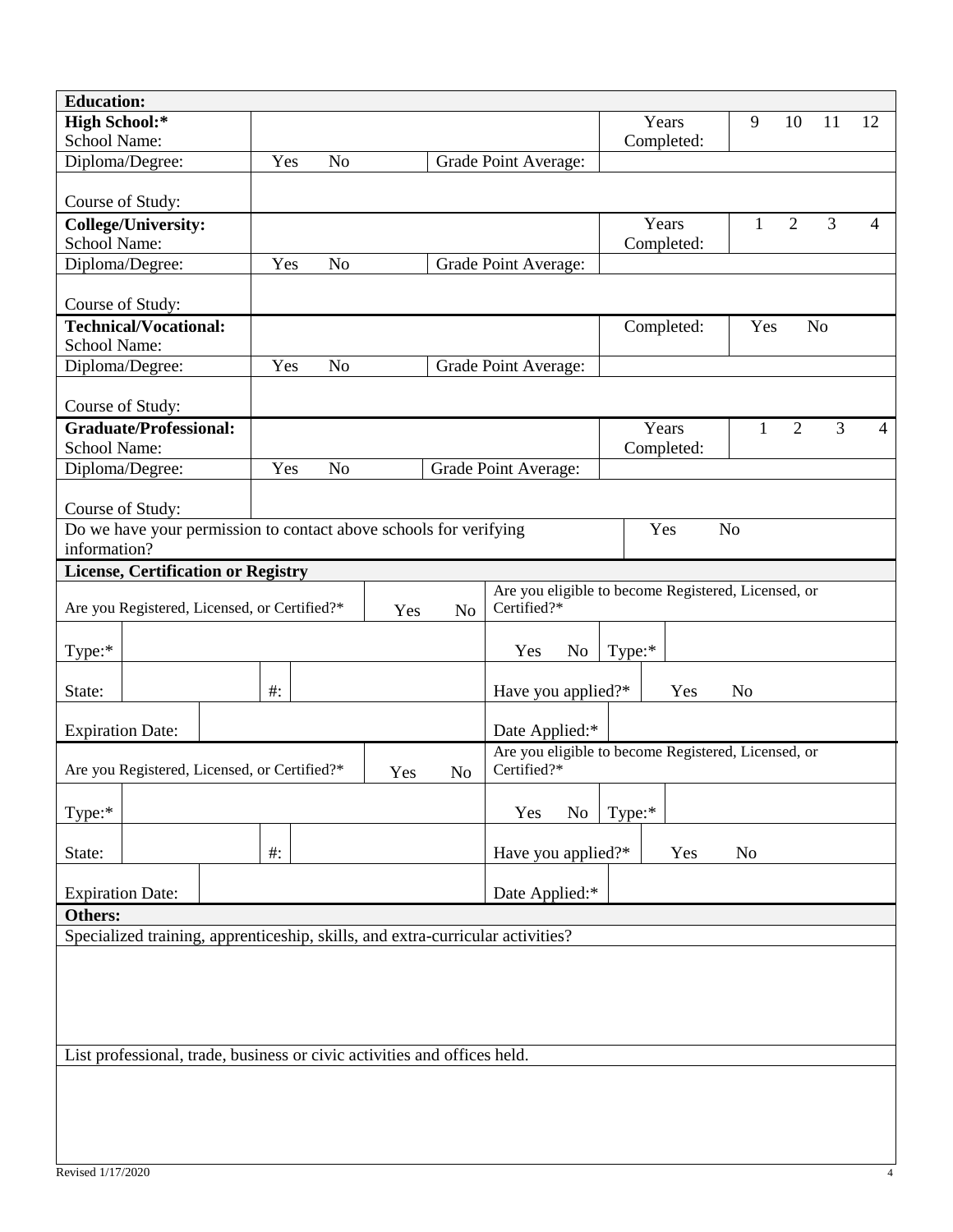| References: Give three references who are not relatives or previous employers |         |  |  |
|-------------------------------------------------------------------------------|---------|--|--|
| Reference #1:                                                                 |         |  |  |
| Name:*                                                                        | Phone:* |  |  |
| Address:*                                                                     |         |  |  |
|                                                                               |         |  |  |
| Reference #2:                                                                 |         |  |  |
| Name:*                                                                        | Phone:* |  |  |
| Address:*                                                                     |         |  |  |
|                                                                               |         |  |  |
| Reference #3:                                                                 |         |  |  |
| Name:*                                                                        | Phone:* |  |  |
| Address:*                                                                     |         |  |  |
|                                                                               |         |  |  |

#### **Why do you want to join the West Vue Family?**

### **READ THE FOLLOWING CAREFULLY BEFORE SIGNING THIS APPLICATION.**

#### **ACKNOWLEDGMENT AND AUTHORIZATION**

I have been advised that **WEST VUE, INC.** is a Smoke Free Workplace. No employee may smoke or use smokeless tobacco products on campus.

I authorize investigation of all statements and/or references contained in this Application for employment as may be necessary in arriving at an employment decision. I release **WEST VUE, INC.** from any and all potential liability resulting from the investigation and any release of information learned, including any damage to my reputation. I further understand that my driving record will be reviewed if related to the job for which I may be considered. In addition, I authorize past employers, all references, and other persons to release information concerning my ability, character, reputation, and previous employment record, and I release them from any and all liability for doing so. If any of these checks result in unfavorable information, I understand that I may not be hired or be terminated immediately.

This Application for employment shall be considered active for a period of time not to exceed 45 days. Any applicant wishing to be considered for employment beyond this time period should inquire as to whether or not applications are being accepted at that time.

I hereby understand and acknowledge that, unless otherwise defined by applicable law, any employment relationship with **WEST VUE, INC.** is of an "at will" nature, which means that the Employee may resign at any time and **WEST VUE, INC.** may discharge Employee at any time with or without cause. It is further understood that this "at will" employment relationship may not be changed by any written document or by conduct unless such change is specifically acknowledged in writing by an authorized executive of this organization.

I certify that answers given herein are true and complete to the best of my knowledge. In the event of employment, I understand that false or misleading information given in my Application or interview(s) may result in discharge. I understand, also, that I am required to abide by all rules and regulations of the employer.

**I HAVE READ, UNDERSTAND AND AGREE TO THE ACKNOWLEDGEMENT AND AUTHORIZATION PARAGRAPHS.**

\_\_\_\_\_\_\_\_\_\_\_\_\_\_\_\_\_\_\_\_\_\_\_\_\_\_\_\_\_\_\_\_\_\_\_\_\_\_\_\_\_\_\_\_\_\_\_\_\_ \_\_\_\_\_\_\_\_\_\_\_\_\_\_\_\_\_\_\_\_\_\_\_\_\_\_\_\_\_

Signature of Applicant Date